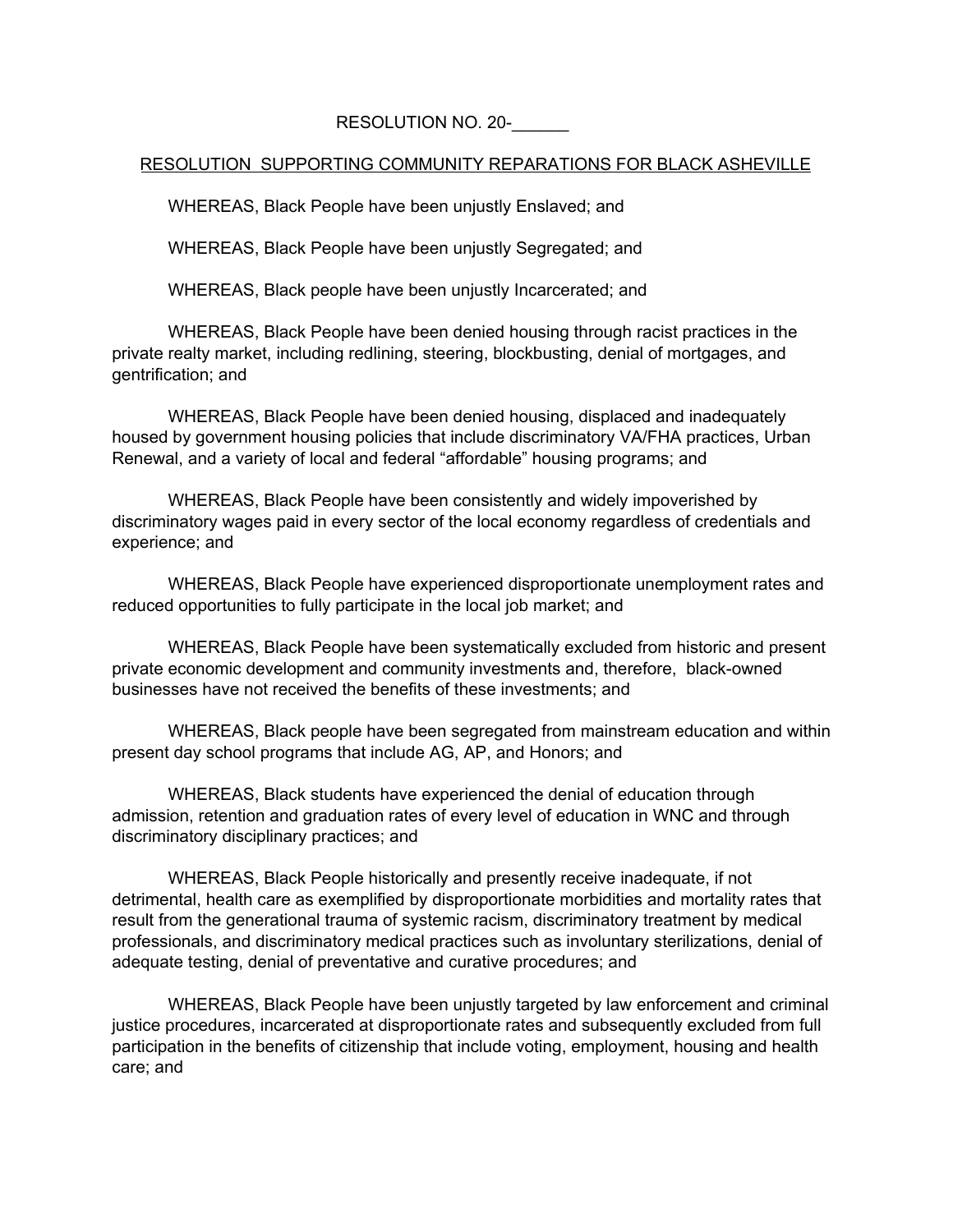WHEREAS, Black People have disproportionately been forced to reside in, adjacent to, or near Brown Zones and other toxic sites that negatively impact their health and property; and

WHEREAS, Black People have disproportionately been limited to the confined routes of travel provided by public transportation; and

WHEREAS, Black People have disproportionately suffered from the isolation of food deserts and childcare deserts;

WHEREAS, systemic racism was created over centuries and will take time to dismantle;

WHEREAS, state and federal governments have a responsibility to adopt programs, policies, and funding to address reparations;

NOW, THEREFORE, BE IT RESOLVED BY THE CITY COUNCIL OF THE CITY OF ASHEVILLE THAT:

The City Council of the CIty of Asheville:

(1) apologizes and makes amends for its participation in and sanctioning of the Enslavement of Black People;

(2) apologizes and makes amends for its enforcement of segregation and its accompanying discriminatory practices;

(3) apologizes and makes amends for carrying out an urban renewal program that destroyed multiple, successful black communities;

(4) calls on other organizations and institutions in Asheville that have advanced and benefitted from racial inequity to join the city in its apologies and invites them to address racism within their own structures and programs and to work with the city to more comprehensively address systemic racism;

(5) calls on the State of North Carolina and the federal government to initiate policymaking and provide funding for reparations at the state and national levels;

(6) directs the City Manager to establish a process within the next year to develop short, medium and long term recommendations to specifically address the creation of generational wealth and to boost economic mobility and opportunity in the black community;

(7) fully supports its equity department, staff and its work, and encourages the city manager to utilize their talents when forming policy and programs that will establish the creation of generational wealth and address reparations due in the black community as mentioned above;

(8) seeks to establish within the next year, a new commission empowered to make short, medium and long term recommendations that will make significant progress toward repairing the damage caused by public and private systemic Racism. Other local government community